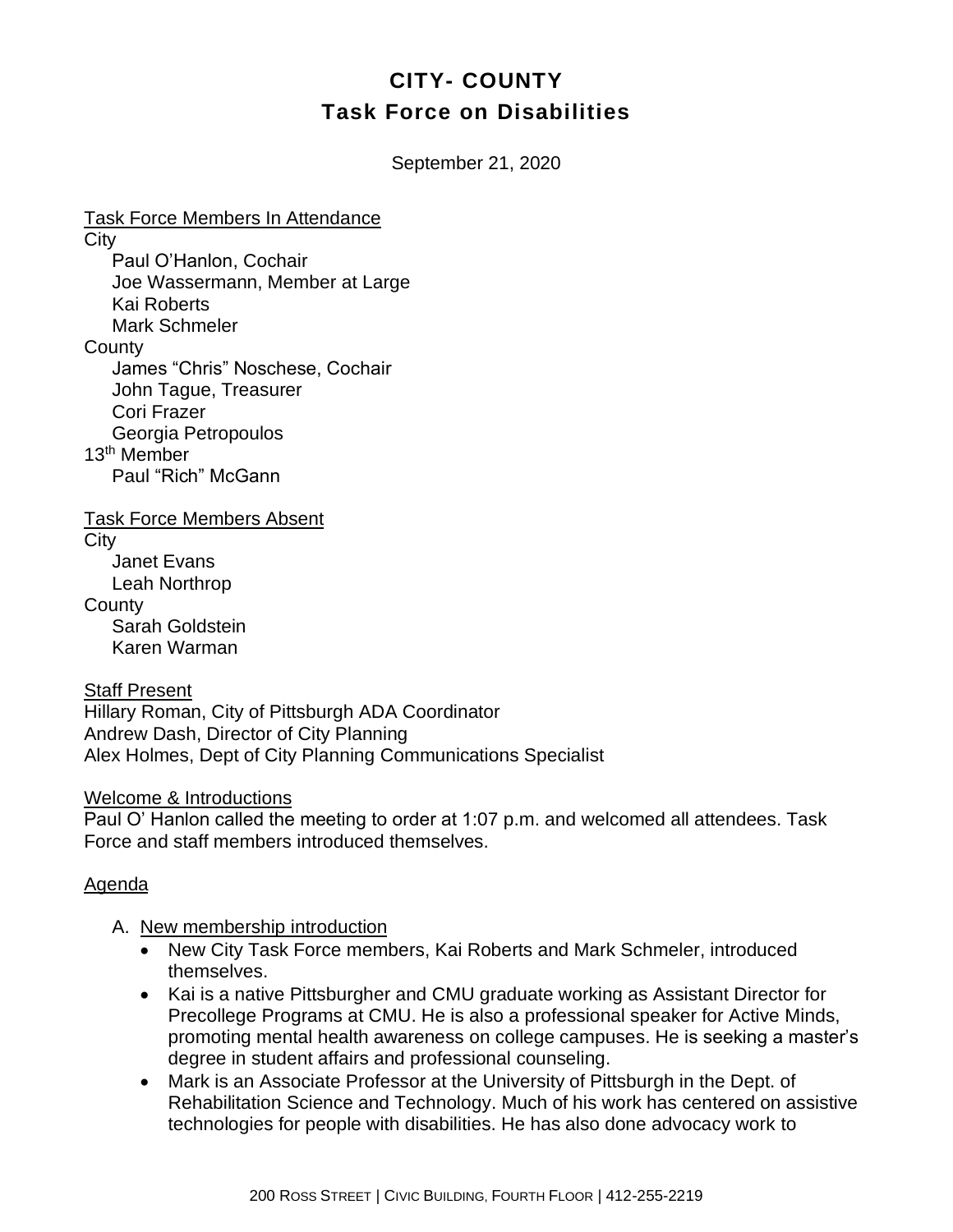increase access to appropriate rehabilitation resources to enhance people with disabilities' active participation in their communities. Mark shared that he is visuallyimpaired and noted that certain functions of the Zoom format, including the "chat" screen-share functions, are not accessible to him.

### B. Review and Approval of Minutes

Rich made a motion to accept August's minutes. It was seconded by John and carried unanimously.

#### C. Treasurer's Report

- John Tague reported that the Task Force started with \$9000 for the year and the only expenditure accounted for so far was from interpreter costs from July's meeting. He has not received an invoice from August's meeting.
- John asked that Cori Frazer notify him when the bill from the listening session Councilperson Bennett is sent.
- Cori clarified that the CCTFD had agreed to pay for ASL and tactile interpretation.
- A conversation about how closed captioning works on Zoom ensued. Hillary Roman clarified the difference between human captioning, which the Task Force pays for just as they would other kinds of communication services via the Center for Hearing and Deaf Services (HDS), and online captioning services, which the City should be providing soon for all online meetings.
- The motion to accept the treasurer's report was made by Cori and carried unanimously.

### D. City of Pittsburgh Disability Service Facilitator announcement

- Hillary announced the City's new Disability Service Facilitator (DSF) initiative. The program appoints a permanent staff member to address ADA concerns in every City Department. These facilitators will serve as liaisons between community members with disabilities and relevant City staff members. The program will help to increase efficient, holistic service to the disability community.
- Facilitators will be responsible for understanding how the ADA interfaces with their department, help provide accommodations, and work with the ADA Coordinator and the other DSFs to identify needs in each Department or Bureau.
- Director Dash discussed how the DSF program will also increase ADA compliance by helping the City identify ADA requirements earlier and more meaningfully. DSFs will help the City become more proactive in its inclusionary efforts by increasing ADA capacity internally.
- Chris Noschese asked that the CCTFD be given the opportunity to review any changes to policy. Hillary clarified that the DSFs are intended to make compliance efforts more robust, not to overhaul policies. The Task Force will be consulted in major or controversial changes to policy. DSFs are meant to improve upon systems that are already in use and improve services and communication between the public and the City.
- Paul indicated his approval of the program as a way to fill the gaps that sometimes occur in bureaucracies.
- Rich McGann made a comment about the importance of ADA compliance.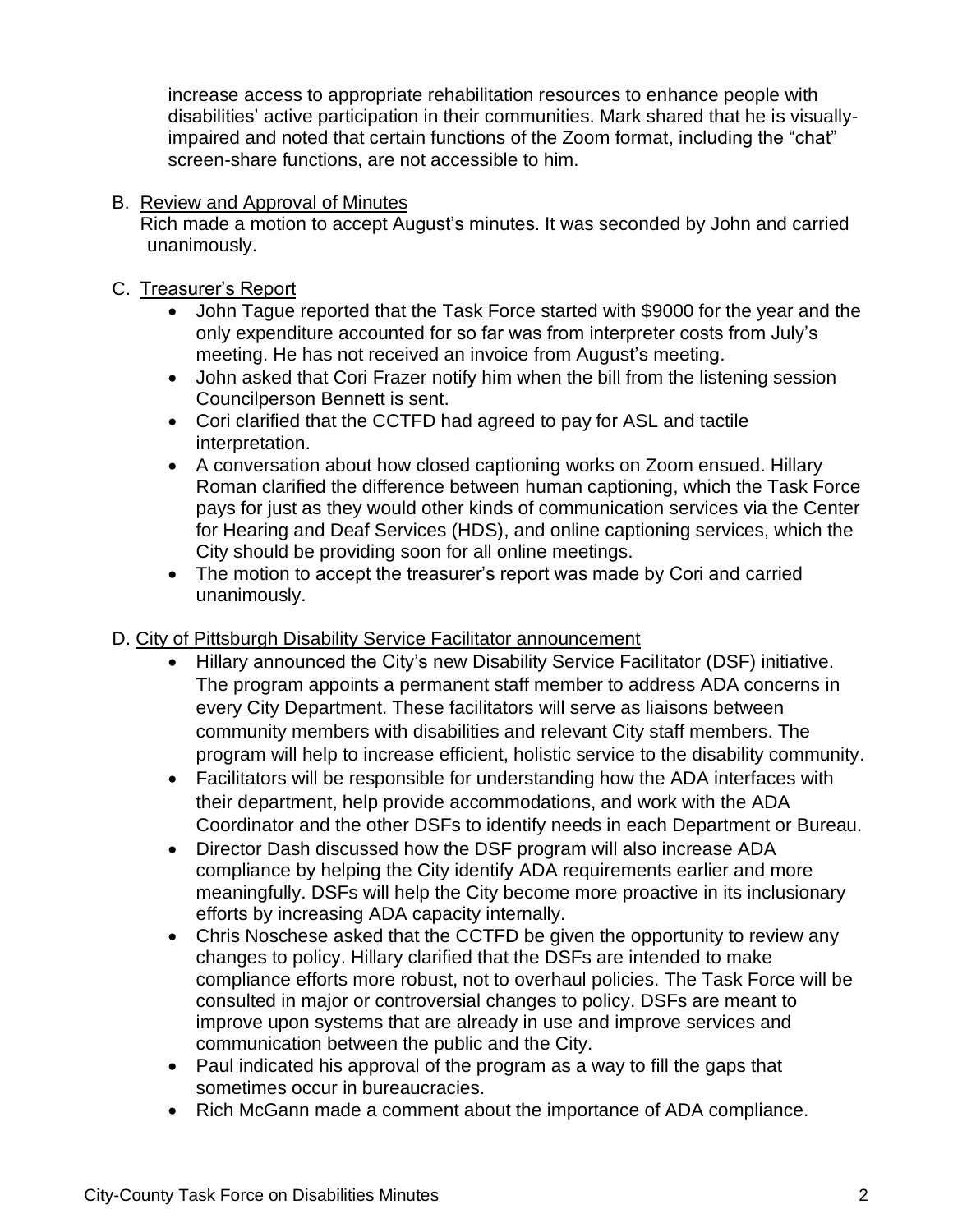- John indicated his approval for and excitement about the program and thanked Hillary for creating a formal model for the City's ADA services.
- E. Tina Calabro: Highland Park wrap up discussion
	- Tina Calabro thanked Hillary and Director Dash for resolving her grievance with the City by reopening Highland Park to vehicle traffic. Their response restored the previous level access for people with disabilities.
	- Hillary and Director Dash thanked Tina for her advocacy and patience with the process.
	- Tina went on to say that although it isn't a disability-focused concern, she worries about the speeding around the park and asks that the speed limit be reevaluated.
	- Tina offered the opportunity for the Task Force to get involved in the effort to evaluate other issues for residents of Highland Park.
	- Hillary asked whether the group had reached out to DOMI about their concerns and Tina confirmed Director Ricks' knowledge of the situation.
	- Hillary asked whether these concerns were related to disability issues and Tina confirmed that they were not, they are focused on general safety.
	- Tina also offered that East End Neighborhood Planner, Christopher Corbett and Community Affairs staff member, Leah Friedman have also been kept informed of the group's concerns.
	- Hillary offered that although she has no authority over non-disability-related issues with the City, she could provide resources and/or connections to the group.
	- Paul expressed dismay at the City's inability to provide a resolution that would satisfy all residents in Highland Park. He suggested that having Reservoir Drive remain closed to all drivers who do not have accessible license plates or tags. Hillary responded that they City had considered that solution, but she had expressed that it would unnecessarily burden people with mobility challenges who do not have accessible driving credentials. The ADA applies to those who do not have those credentials, including those who are temporarily disabled or do not own a vehicle, for example.
		- o Furthermore, once the grievance procedure was triggered, the City had a limited amount of time to provide a resolution. There can, of course, be more holistic solutions to providing safe and accessible measures, but such things require more time than was available.
	- Tina agreed with Hillary that requiring accessible credentials would not have been the right resolution.
	- Paul commented that he hopes the City can provide more holistic solutions in the future.
	- Hillary and Director Dash confirmed for Paul that this park decision fell under the City's purview.
- F. Tina Calabro: Western PA Disability History and Action Consortium
	- Tina gave a broad overview of the Western PA Disability History and Action Consortium's mission to document, preserve, and share disability history. The group is about five years old and is associated with the Heinz History Center, Achieva, and the Temple University Institute on Disabilities, among others.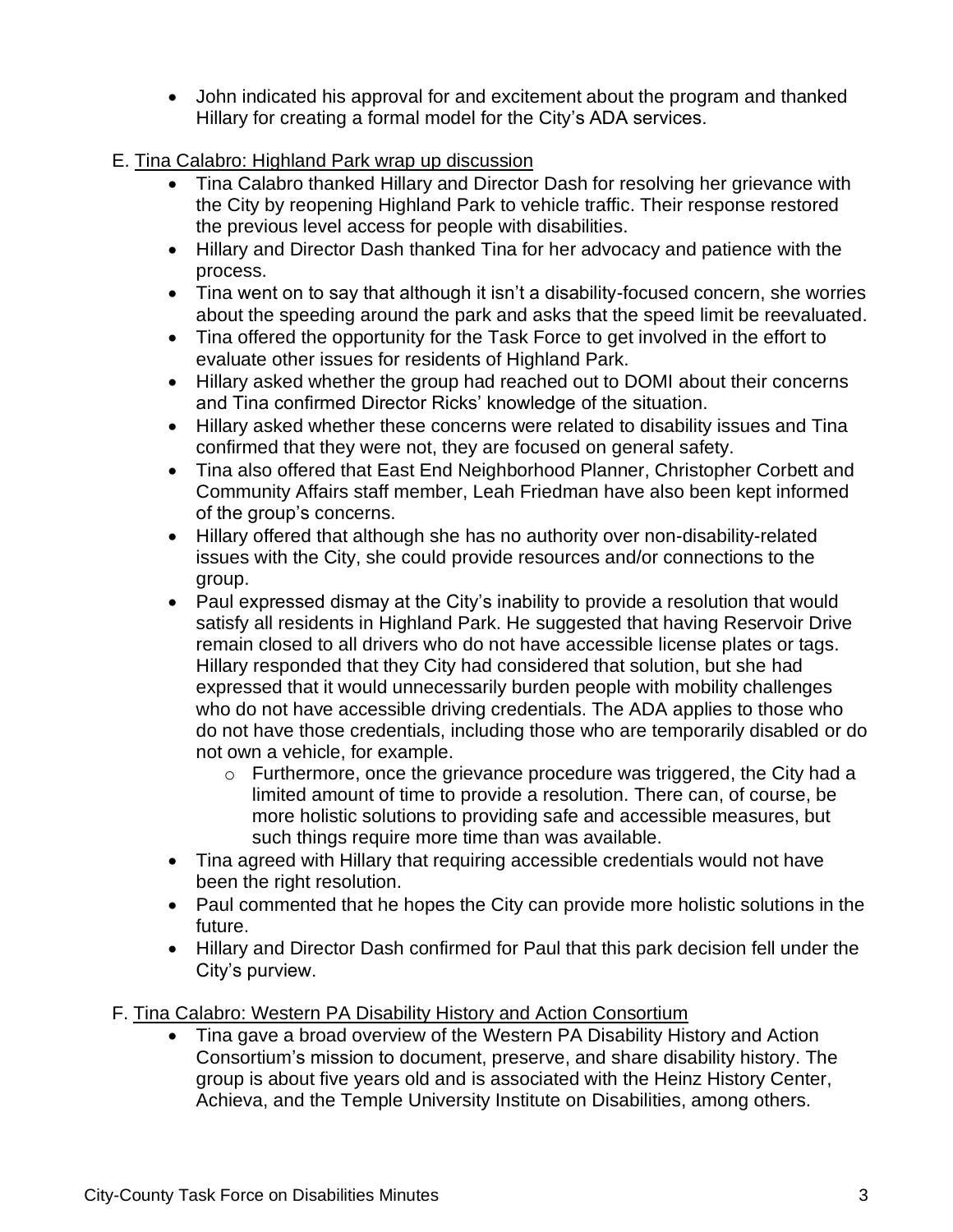- Tina shared an email with filmmaker Tony Buba about the short film he worked on with the CCTFD called "Small Differences."
- Tina has ensured that the CCTFD holds the master copy of the film. She has shared it with Hillary and Caylin Snyder as well.
- Tony has retained unused footage for the film related to the PA Youth Leadership Network and the Consumer Health Coalition under Sally Jo Snyder.
- Tony also filmed an ADA anniversary event in Market Square where Jim Furlow and others spoke.
- Tony told Tina it would cost between \$900 and \$1500 to have all the unused footage put on an external hard drive.
- Tina recommended that the Task Force donate the right to use and safe-keeping of the footage to the Western PA Disability History and Action Consortium for posterity.
- She also asked whether the CCTFD would take on the responsibility of cost of the external hard drive.
- Paul provided more of the history behind the making of the film and described unused footage that could go toward a second video.
- John said that he would need to talk to CLASS about how much funding the Task Force has left from the original sale of the video. He has questions about the status of the footage and how usable it is. Tina responded that Tony has agreed to organize, label, and likely caption the footage as a part of this process.
- John will talk to CLASS about funding but very much wants to proceed.
- Chris wondered whether the CCTFD should pay for it or should apply for a grant or sponsorship instead. Paul reminded the group that there was likely still money set aside for this project at CLASS and suggested looking into that fund.

# G. DOMI Neighborway updates

- Paul gave a background on his concerns surrounding DOMI's Neighborway initiative, specifically traffic circles. Some of his concerns include using yields instead of stop signs, planters or other obstructions to drivers' sightline being placed in the center circle, and other issues that may adversely impact blind or visually-impaired pedestrians.
- The CCTFD sent a letter to DOMI asking that the City reevaluate these structures. DOMI has agreed to slow the process down and has reinstalled stop signs in these intersections.
- September 30<sup>th</sup>, DOMI is having a virtual community meeting to discuss Neighborways with the public.
- Hillary linked the invitation to the event in the chat box and asked that those interested in attending reach out to her. DOMI's Cassandra Leopold has asked that the group invite other stakeholders that they think should attend.
- Cori said that since roundabouts are common in Western Europe, there must be a set of best practices around their usage.
- Paul responded that when he looked into that, he discovered that blind pedestrians have much difficulty navigating roundabouts.
- Rich brought up the White Cane Law and other laws used in England for blind pedestrians.
- Hillary asked Cori to clarify as the whether they were referring to roundabouts or traffic circles, because there are significant differences. Furthermore, Europe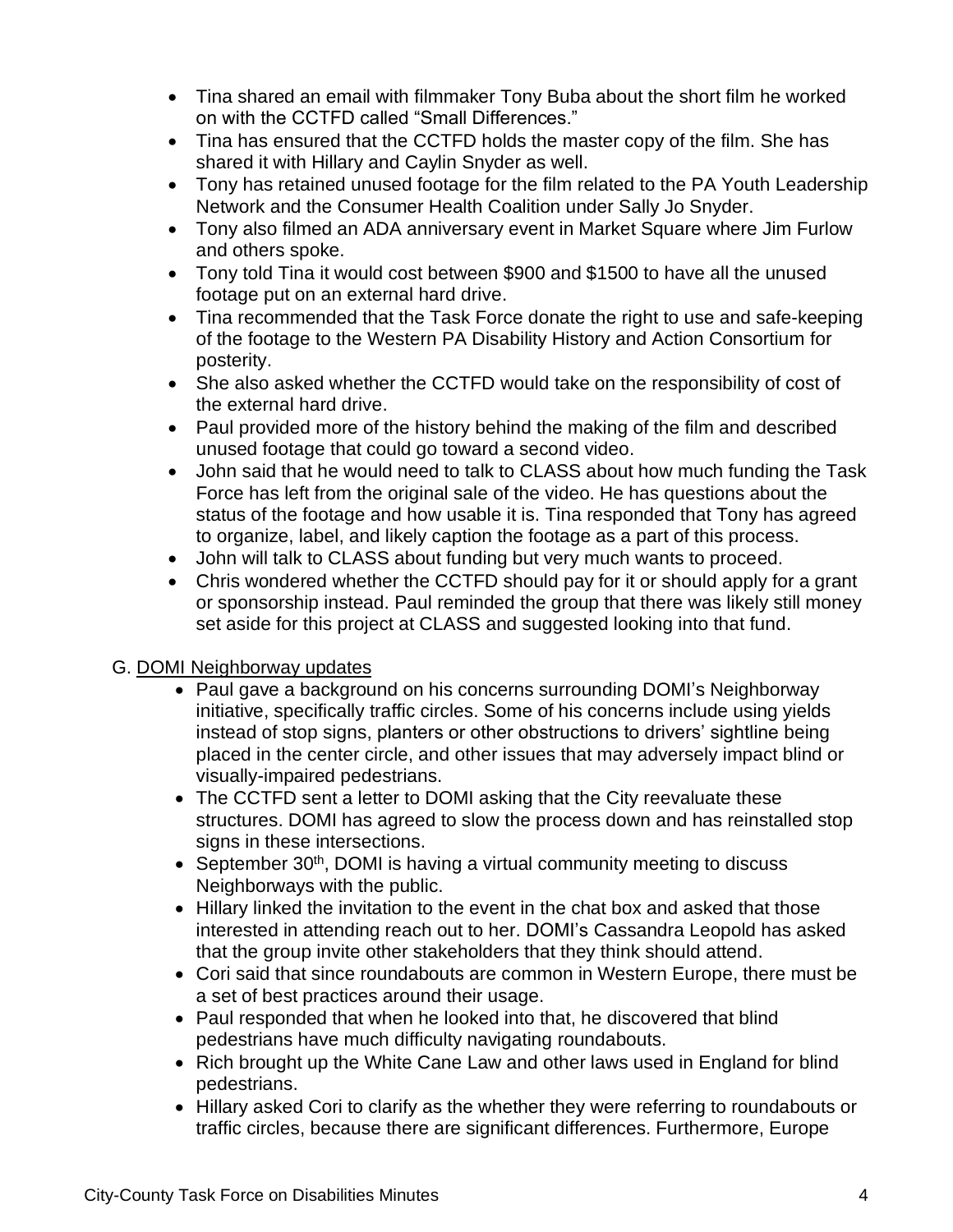doesn't fall under the ADA and thus has fewer protections for people with disabilities than the US.

- Paul responded that both mechanisms present challenges for people with disabilities. Chris agreed that roundabouts can also be problematic.
- Cassandra Masters summarized the contents of a letter from the Community for Accessible Transportation (CAT) to DOMI. The letter discussed that traffic circles lack a clear right of way for travelers and this impacts those who are visuallyimpaired. The letter also recommended implementation of highly visible crosswalks with nonslip piano keys. DOMI agreed to do so. The letter expressed concern with planters or obstructions in the center of traffic circles. DOMI responded that they will require a height limit for any plants and will possibly recruit DPW as well as community members to maintain them at that height.
- The letter also requested that DOMI do more community engagement before implementing new traffic mechanisms.
- Paul brought up the question of whether speed bumps were accessible. Cori responded that they can be difficult for adaptive bicyclists. Mark also responded that they can be a challenge for those with low vision if they are in the pedestrian right of way.

# H. CCTFD review monthly meeting time

- Paul reintroduced the proposal for a new meeting time in order to accommodate new member Leah Northrop's schedule. He pointed out that since we are now meeting virtually, there are fewer barriers to travel time.
- Cori offered that they would have a conflict in the evenings.
- Paul responded that evening meetings present their own problems, but since there is no perfect time, he suggested 5:00 p.m.-7:00 p.m.
- Hillary mentioned that Leah would only need meetings to be pushed back an hour from their current time, which would be 2:00 p.m.-4:00 p.m. instead of 1:00 p.m.-3:00 p.m.
- Chris brought up potential conflicts for City staff and guest speakers, who will not be available evenings.
- Paul suggests meeting next month from 3:00 p.m.-5:00 p.m.
- Director Dash wants to keep the meeting at its normal time for next month in deference to members of the public who have already received notification of the CCTFD's regular meeting time and potentially the Sunshine Act.
- The Task Force agreed to keep the regular meeting time for October's meeting.

# I. Issues of voting in nursing homes

- Paul added a final agenda item of discussion: ensuring disability voter rights for individuals in nursing homes.
- He has written a letter to the state requesting that they share census information data on residents of long-term care facilities. Census information should be cross-referenced with people who are registered to vote and mail-in ballot information should then be sent out. Those who are not registered should be automatically registered and sent mail-in ballot applications.
- Paul would like the Task Force to join him on the letter.
- John asked whether the Elections Division should be copied on the letter.